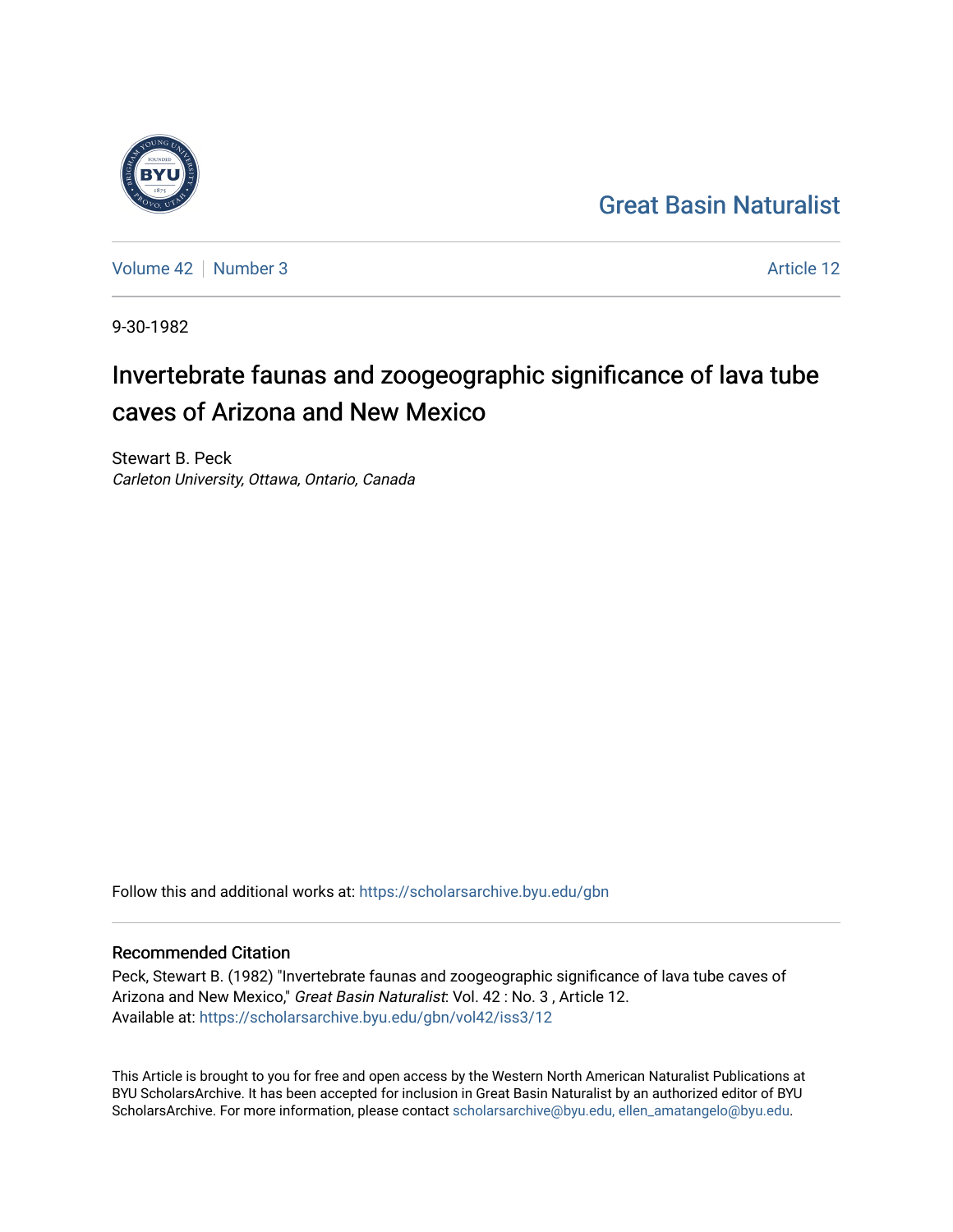#### INVERTEBRATE FAUNAS AND ZOOGEOGRAPHIC SIGNIFICANCE OF LAVA TUBE CAVES OF ARIZONA AND NEW MEXICO

#### Stewart B. Peck'

.Abstract.— A field survey in caves near Grants, New Mexico, and Flagstaff, Arizona, found only an exceptionally poor fauna of 14 species with no strong patterns of cave restriction. The faunal poverty is judged to be correlated with and influenced by the similarly impoverished boreal forests in nearby mountains. Species of flightless arthropods, suitable for cave colonization and restricted to cool-moist litter of boreal ("Hudsonian-Canadian Life Zone") forests, are apparently not now present in suitable, nearby mountain habitats. They may not have dispersed to all available montane sites from the Southern Rocky Mountains during glacial conditions. Either the forests did not exist as continuous dispersal corridors for the litter arthropods, or the fauna could not track the rate of spread of the forests.

The lava tube caves of the Colorado Plateau of New Mexico and Arizona (Fig. 1) are still inadequately explored. Lava tubes elsewhere, such as in the Pacific Northwest, Japan, Hawaii, and the Galapagos (Peck 1973, Howarth 1973), contain a very dis tinctive fauna. It is therefore possible that a specialized fauna exists in some of the lava tube caves of the Colorado Plateau.

The reasoning is based on previous work in some "Canadian-Hudsonian Life Zone" forests in the mountains of the southwest in dicating an unsuspected diversity of in vertebrates similar to those in caves (Peck 1978, 1980). The strongest hypothesis ac counting for most of the elements in the temperate terrestrial cave faunal assemblage suggests they were derived from preadapted (montane) mesic forest litter inhabitants. These species probably encountered lower elevation and lower latitude caves during glacials (pluvials) when appropriate forest "life zones" occurred at lower elevations and latitudes. These populations were then iso lated in caves during interglacials (interpluvials) (Barr 1967, 1968), survived in them, and presumably underwent population evolution.

Two areas in the southwestern United States contain lava tube caves that seem to ideally fit the prerequisites of faunal estab lishment and evolution. Field workers in July and August of 1975, 1977, and 1979 surveyed these lava tube caves near Grants, New Mexico, and Flagstaff, Arizona, and also examined many montane litter populations.

#### FIELD SITES

New Mexico.— A large volcanic field oc curs near Grants, New Mexico (Thornbury 1965, Hunt 1956, 1974). The Bandera Lava Field, or Grants Malpais, contains numerous and extensive lava tubes (Hatheway 1977) at the foot of the Zuni Mountains (9100 ft ele vation) and Mount Taylor (11,300 ft), a central-type volcano. The lava field biota is dis cussed by Lindsay (1951). The main lava flow is of late Pleistocene age and covers about 220 square miles, from about 8300 ft down to 6200 ft. The caves, occurring in habitats of Transition down to Upper Sonoran Life Zones (Fig. 2), are indicated on the Ice Caves 7.5 minute topographic quadrangle of the U.S. Geological Survey.

Many sites were sampled: Ice Caves, and six other cave-sink segments of the same cave system in Sees. 22, 23, and 26, T9N, RllW, on the continental divide at approximately 7800 ft; eight cave sections and sinks on the northern slope of Lava Crater, Sec. 25, T9N, RllW, at approximately 7800 ft; and eight cave segments and sinks in Sec. 33, T9N, RllW, including Truckett Guano Cave (Bat Cave), at about 7300 ft. The caves were judged, based on other comparable caves, to

<sup>&#</sup>x27;Department of Biology, Carleton University. Ottawa, Ontario, KIS, 5B6, Canada.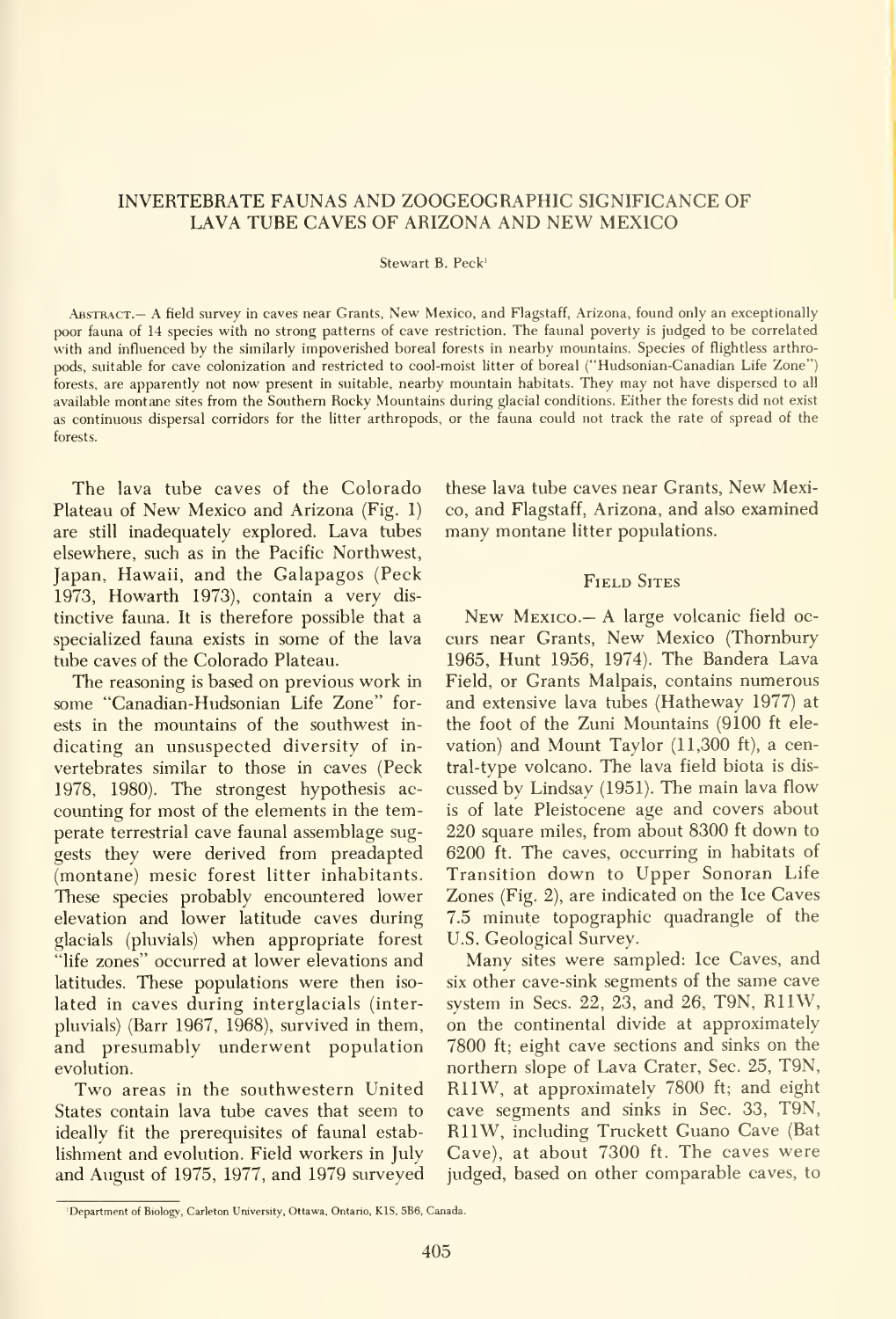

Fig. 1. Map showing distribution of Cenozoic igneous rocks on the Colorado Plateau. Pleistocene and Recent basalt lava flows with lava tubes are most common near Mount Taylor, New Mexico, and the San Francisco Mountains, Arizona (after Hunt 1974).

be suitable for invertebrates. Seemingly adequate food inputs, extensive dark zones, abundant moisture, and cool to cold temperatures (several have permanent ice) also sup ported the supposition. Only Truckett Guano Cave (with multiple entrances at different elevations and associated continuous air currents) is too warm and dry to contain caverestricted faunas.

Additional litter surveys were made in epigean habitats of cool, moist, forested, talus slopes on Lava Crater and on Mount Taylor at elevations of 8500, 9000, 10,500 and

11,000 ft, as well as in the Guadelupe, Sierra Blanca, Manzano, Sandia, Santa Fe, Sangre de Cristo, and Magdalena ranges.

Arizona.— The San Francisco Volcanic Field, near Flagstaff, covers about 3000 square miles and is the second largest in the contiguous United States (Hunt 1956, 1974, Robinson 1913, Thornbury 1956). The oldest flows are  $6.2 \pm 1.2$  million years by K-Ar dating (Colton 1967). The field is topped by Humphreys Peak (12,680 ft), which expe rienced extensive Pleistocene glaciation (Péwé and Updike 1976, Sharp 1942).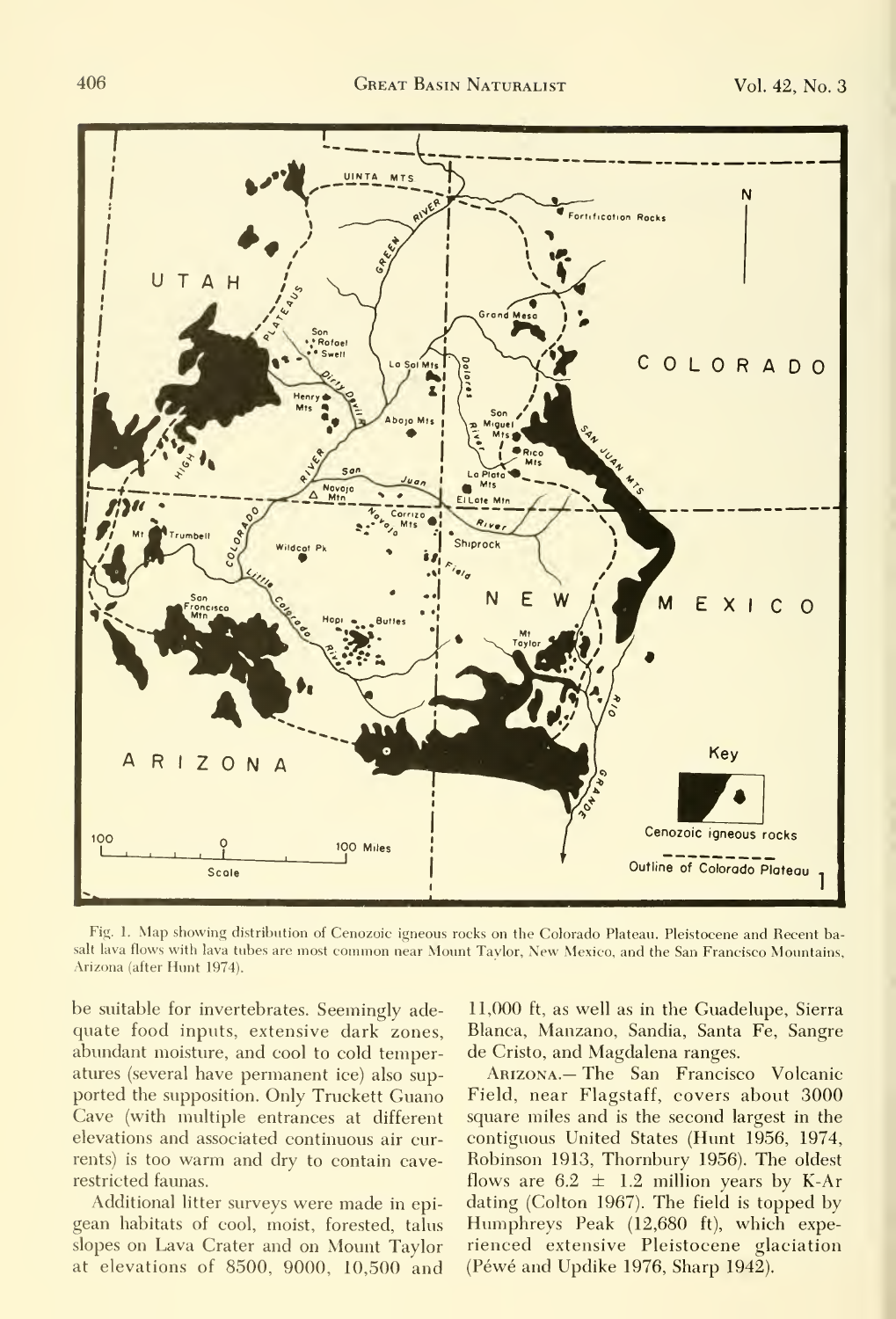

Fig. 2. Sink entrance to segment of lava tube system near Truckett Guano Cave, near Ice Caves, New Mexico, at 7300 ft elevation, in a pinyon-juniper-grassland community. During full glacial climatic conditions the area may have been covered by <sup>a</sup> boreal forest of spruce and fir.

The caves lie in extensive sheets of third period eruptive basaltic lava (late Pleistocene to Recent). These sheets cover about 1200 square miles and are situated in a ponderosa pine-grassland (Transition Life Zone) at about 7000 ft (Fig. 3). The environmentally varied caves are described by Forney (1971), Hassemer (1962), and Ingold (1964). <sup>I</sup> found the following: Slate Lakes Cave had a temperature of 7 C. Kana-a Cave is too small, close to the surface, and warm (15 C) to contain a significant fauna. Sunset Crater Ice Cave, with permanent ice (air temp <sup>1</sup> C) and abundant organic matter, is heavily visited by tourists to Sunset Crater National Monument. Lava River Cave, also called Government Cave, is the largest, with about 3600 feet of passage. It seems well suited to contain a cave fauna. Some ice was present near the entrance talus slope, and the air temperature was 4 C and the relative humidity 94 percent 1000 feet inside. At the cave end the air temperature was 6 C and the relative humidity was 97 percent. Scattered thin accumulations of bat guano yielded no fauna in Berlese ex traction nor did pack-rat fecal piles. Porcupine fecal piles are abundant and extensive, but, again, Berlese extraction yielded no fauna. Numerous small cheese and carrion baits along the length of the cave yielded no fauna in either 1977 or 1979. Lange (1956) found the remains of woodchucks (Marmota flaventris) in Lava River Cave. This species presently occurs no nearer than Kane County, Utah, across the Colorado River. This represents a postglacial regional extinction.

Mountain litter was sampled for fauna on Humphreys Peak, the Chuska Mountains, Mogollon Rim and the White Mountains, and the Kaibab Plateau.

#### Annotated Faunal List

Some New Mexican cave faunas are re ported in Welbourne (1978), who is also pre paring a report on the cave faunas of the limestone caves of New Mexico. The only Arizona caves to be fully surveyed for in vertebrates are in the Grand Canyon (Peck 1980). In many of the collections reported below, species level determinations are not now possible. The following contains the standard terminology for cavernicolous ani mals (Barr 1968): troglobitic is obligately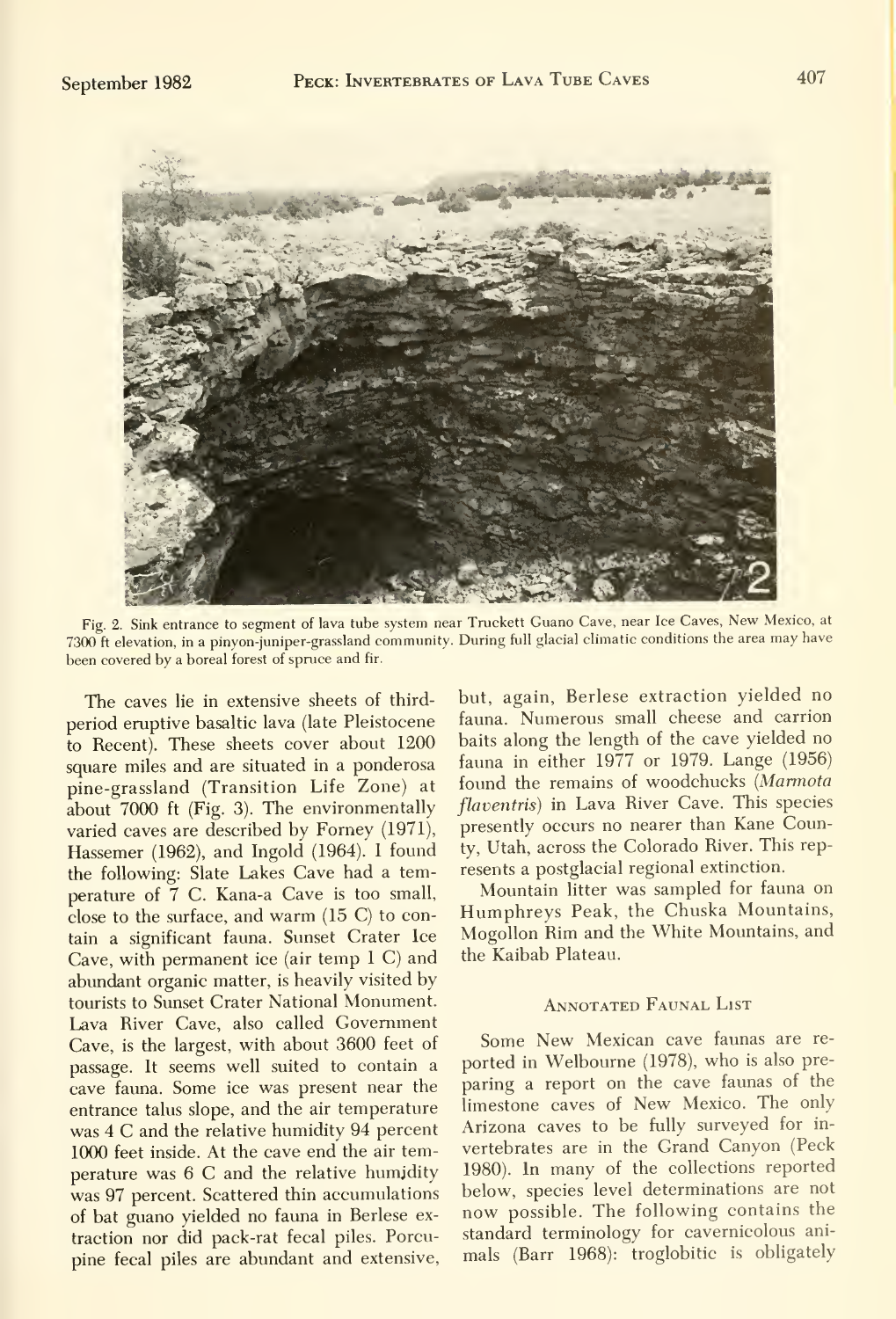cavemicolous; troglophilic is facultatively cavemicolous.

Phylum Arthropoda

Class Arachnida

Order Acarina

Family Rhagidiidae

Undetermined genus and species. One speci-

- men from Truckett Guano Cave. These are often found in cool and wet situations in forests and caves. Most species are troglophiles and have very wide ranges, but two troglobitic genera occur in Idaho and Washington (Elliott 1976, Zacharda 1981).
- Family undetermined; mites in three families occur in guano in Truckett Guano Cave. These are currently under study by W. C. Welbourne.

Order Pseudoscorpionida

Undetermined species (immatures, possibly Dinocheirus astutus Hoff, Chernetidae); collected from sinkhole debris of a cave near Ice Caves. Commonly present in bat guano in Truckett Guano Cave.

Class Diplopoda

Order Julida

Family Nemasomidae

"Nemasoma" uta Chamberlin, W. Shear det. One specimen in caves near Ice Caves. Al though certain species of millipeds are fre quent cave inhabitants, this species is considered accidental.

Class Collembola

Order Entomobryomorpha

Family Entomobryidae

Tomocerus flavescens (Tullberg), K. Christiansen det. Several specimens were taken in caves near Ice Caves. The species is widespread across most of North America and is <sup>a</sup> common cave inhabitant (Chris tiansen 1964, Christiansen and Bellinger 1980).

Class Insecta

Order Diplura

Family Campodeidae

Metriocampa sp., L. Ferguson det. Four spec imens of this troglophilic species were found in litter in caves near Ice Caves and in sink debris near Lava Crater. These are widespread soil inhabitants and are occasionally found in caves. Some species are troglobitic. Some generic distributions show east-west disjunctions.

Order Orthoptera

Family Rhaphidophoridae

Ceuthophilus sp. A few immature individuals were found in Truckett Guano Cave, Kana-a Cave, and Ice Cave. The genus isa common trogloxenic inhabitant of caves, which are used as daytime refuges or as hibernacula.

Order Coleoptera

Family Staphylinidae

Atheta sp. Several specimens were in moist litter in Truckett Guano Cave. This commonly troglophilic genus is often found in caves, but the species are wide ranging.

Family Lathridiidae

Enicmus sp. One specimen was taken from pack-rat dung in Slate Lake Cave entrance talus. These are scavengers on fungi and are often in decaying and moldy materials.

Order Siphonaptera

Undetermined fleas (possibly Sternopsylla texana [Fox]) were extremely abundant in guano in Truckett Guano Cave.

Order Diptera

Family Mycetophilidae

Mycetophila fungorum (DeGeer), R. Vockeroth det. Seven specimens were captured from the ceiling near the entrance of Slate Lake Cave. The species is widespread from Quebec to Alaska and south to Mexico.

Family Sphaeroceridae

Leptocera sp. A few specimens were in Truckett Guano Cave. These flies are commonly scavengers in caves and forest litter.

Family Ephydridae

A few undetermined specimens were found in Truckett Guano Cave. Flies in this family are occasionally scavengers on guano.

#### Discussion

The caves were initially judged to have good potential for harboring a community of cavemicolous invertebrates. Lava tubes in Oregon, Washington, and Idaho have a rich and highly evolved cave fauna, and a cave evolved fauna exists in caves near the bottom of the nearby Grand Canyon (Peck 1973, 1980). Although the caves were found to ap pear to be environmentally suitable, how-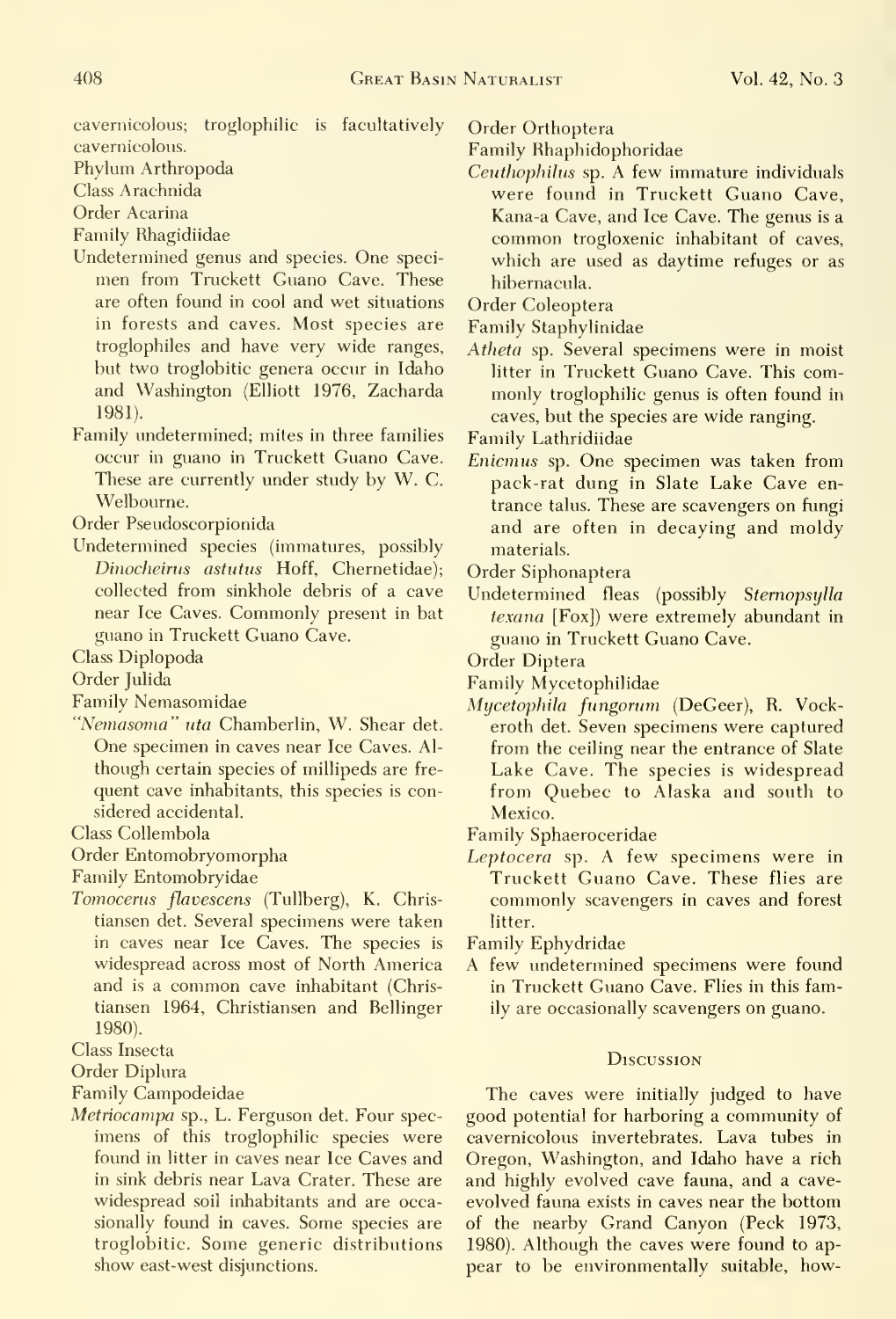

Fig. 3. Sink entrance to Lava River Cave, NW of Flagstaff at 7700 ft elevation, in a ponderosa pine parkland. During full glacial conditions the region may have been covered by <sup>a</sup> boreal forest of spruce and fir, but <sup>a</sup> diverse litter fauna may not have been present to occupy the subterranean habitats of the lava flows.

ever, the fauna was exceedingly impoverished and contained solely species that have peripheral ecological associations with caves. This raises the problem of explaining the lack of a fauna.

A number of possible reasons are suggested and discussed. These are: (1) Inadequate field work. This seems unlikely because of the number of sites visited, the time spent in searching, and the variety of sampling tech niques used that have been productive else where. Future work in the caves can test this supposition. (2) Present environmental unsuitability. This seems unlikely, judging from inspection of the habitats. No differences in the lava tube caves between the survey areas and those of the Pacific Northwest, with <sup>a</sup> rich fauna, are apparent. (3) Past environmental unsuitability of the caves. The caves, some now containing permanent ice, may have been even colder, more ice filled, and uninhabitable during the changed climates of the glacials (pluvials). If so, earlier occupations may have been pushed to extinction, so that only modern colonists are present. Periglacial climatic unsuitability of caves at cer tain times has been suggested for Illinois

(Peck and Lewis 1977), Canada (Peck and Fenton 1977), and the Uinta Mountains of Utah (Peck 1981). Nevertheless, the presence of the well-developed cave faunas in Idaho and Washington, which also experienced equal or greater glacial rigors, does not sup port this idea. (4) Inadequate age of the caves. This is unlikely. All specialized lava tube faunas exist in caves of mid- and late Pleistocene age, and of even Recent age. It is obvious that the faunas have used the abundant cracks and crevices of the basalt flows to continually move into progressively younger caves (Howarth 1973). (5) In adequate climatic change as a stimulus for biotic movement. This must be rejected. Abundant data on biotic elevational and la titudinal shifts are available (reviewed in Martin and Mehringer 1965, Van Devender and Spaulding 1979, Wells 1979). Pollen from lake cores (Whiteside 1965) and packrat midden analyses (Van Devender and Spaulding 1979) are but two analytical methods of documenting this in the southwest. (6) The absence of <sup>a</sup> suitable ancestral litter fauna. This seems the most likely remaining cause for <sup>a</sup> lack of cavernicolous species and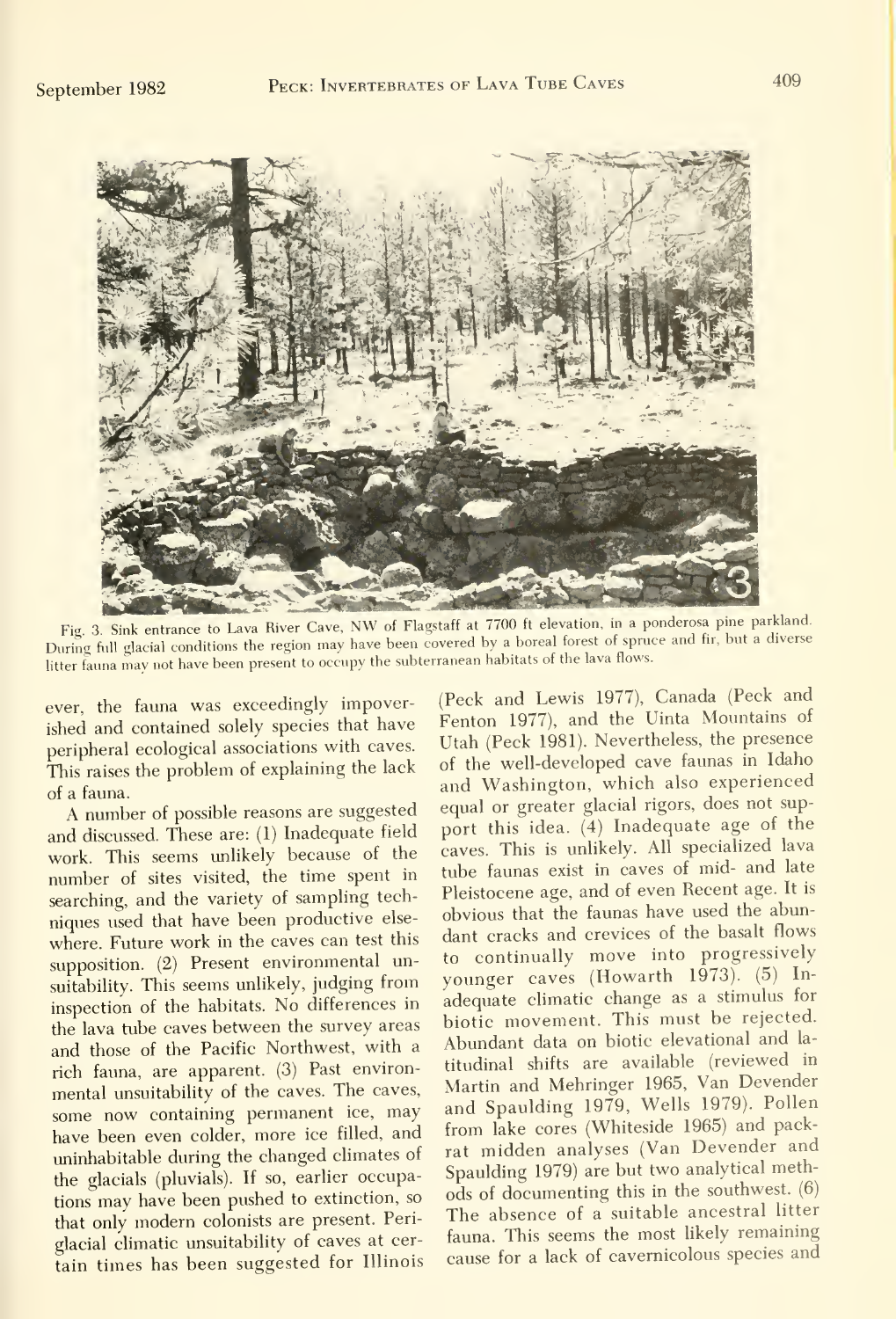is supported by my empirical field observations. The diverse, rich, and balanced fauna of many taxa of flightless litter arthropods, composed of harvestmen, spiders, pseudoscorpions, millipeds, mites, diplurans, camel crickets, beetles, etc., of many southwestern montane forests seems to be impoverished or has many taxa missing on Mount Taylor and the San Francisco Mountains. Quantitative field survey work in spring and fall field sea sons (more appropriate for litter faunas than my midsummer sampling) can test this impression. Data are now too few to otherwise test this idea. The only distributional analysis of southwestern forest litter vertebrates is that of pseudoscorpions by Hoff (1959). The lack of epigean survivors of close ancestors of the rich invertebrate fauna of Texas caves (Mitchell and Reddell 1971) might seem to argue against this observation. The mesic for est connections of the past from central Texas to the southeastern United States, however, are well documented (Martin and Harrell 1957), and the present aridity must be considered to be too intense to have allowed epigean survival of most ancestral stocks in the cavernous regions of central Texas.

If the lack of litter-inhabiting ancestors is real, then there are interesting implications. These are based on the assumption that the now-disjunct distributions of many taxa of flightless forest-litter arthropods with narrow ecological preferences or tolerances are in dicators of past forest connections or continuity (discussed in Lawrence 1953). My preliminary findings are that present-day litter arthropod distributions indicate that contin uous boreal forests, suitable as dispersal ave nues during full glacials (pluvials), existed from the southern Rocky Mountains of Colorado down both sides of the Rio Grande depression to at least Sierra Blanca and the Magdalena Mountains. Mount Taylor should have been on this corridor, but the lack of many litter invertebrates suggest that it wasn't.

The San Francisco Mountains of Arizona are isolated from the Kaibab Plateau and other forest faunal source areas in the north by the Grand Canyon and lowlands of the Colorado, Little Colorado, and San Juan rivers. Nevertheless they too should have been connected by the highlands of the Mogollon Rim and White Mountains through the Datil Section to the mountains (including Mount Taylor) on the west side of the Rio Grande in New Mexico.

Problems of water loss from cuticular abrasion in volcanic soils can severely restrict the diversity of arthropods that can live in it (Edwards and Schwartz 1981). <sup>I</sup> have not subjectively noticed this in the soil and litter faunas of many volcanic areas in which <sup>I</sup> have worked, however. Also, both volcanoes (but not their basal vents and flows) have been inactive since the mid-Pleistocene, and more than enough time has since elapsed for subsequent faunal and floral occupation.

The poorer faunas of Mount Taylor and the San Francisco Mountains may be in dicators that there have been persistent and significant barriers between them and the more northerly faunal source areas. Present day southwestern boreal forests are dis continuous in distribution. This is caused by intervening lowland regions with unsuitable temperatures and inadequate rainfall. Past glacial-pluvial temperatures and rainfall in the southwest are known to have been suit able for more widespread coverage by woodlands and other forest types at lower eleva tions than at present (Van Devender and Spaulding 1979, Wells 1979). The boreal forests were probably not all in continuous contact (in contrast to Martin and Mehringer 1965), however. The gaps may have been more easily crossed by boreal-forest plants than by litter invertebrates with lower dis persal abilities. Thus, the plants may have spread farther and faster than the in vertebrates. For instance, long-distance dis persal (probably of seeds) has allowed an impoverished and disjunct boreal and tundra flora to reach the San Francisco Peaks (Moore 1965).

In conclusion, further survey work of the taxa and distribution of montane forest litter and cave-inhabiting invertebrates of the San Francisco Mountains, Zuni Mountains, Mount Taylor, and others may contribute to understanding questions of cave colonization. More importantly, they should contribute to more general questions of Pleistocene bio geography and the historical dynamics of the still poorly understood boreal forest "communities" of the southwest (see Harper and Reveal 1978).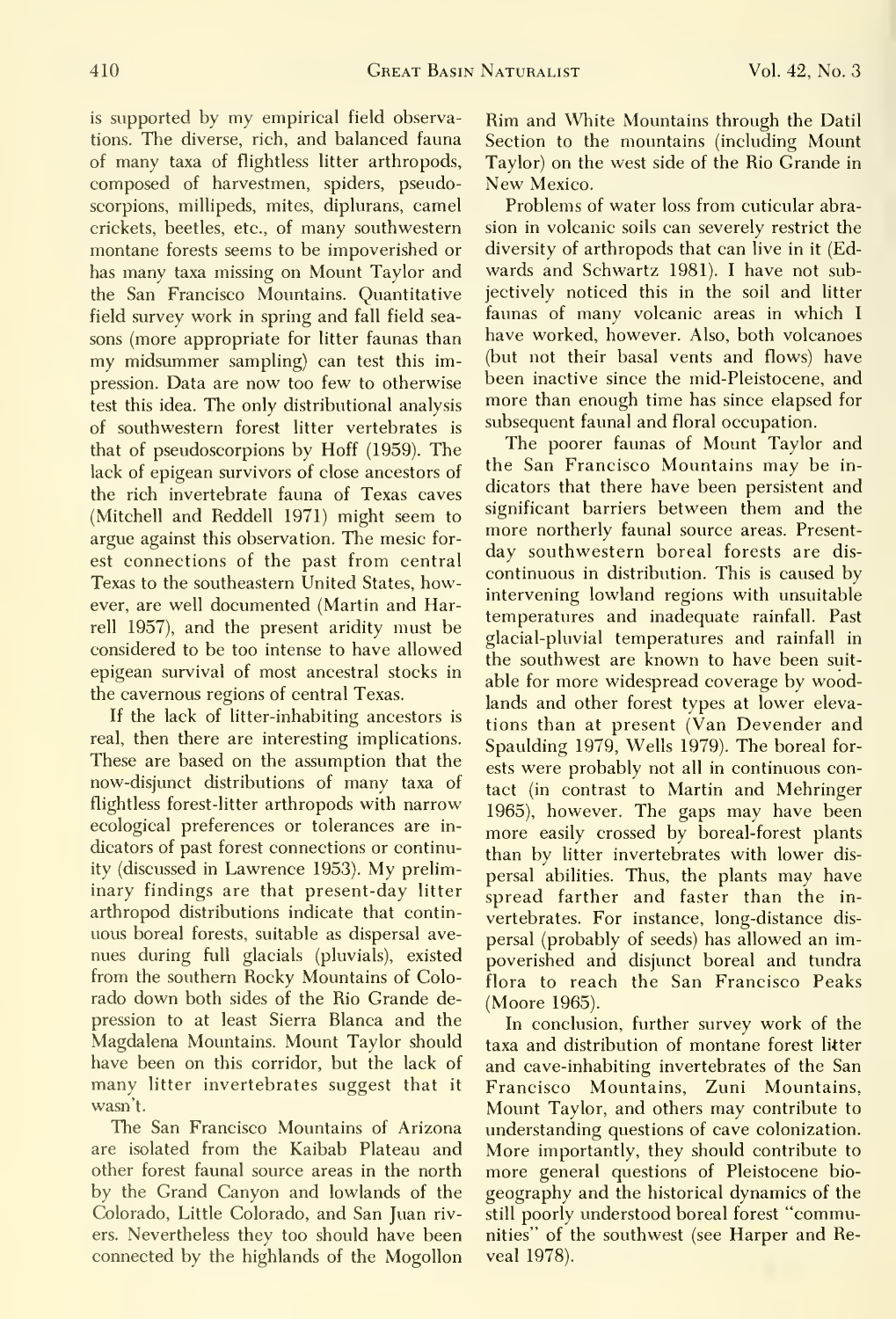#### **ACKNOWLEDGMENTS**

Hana Kukal, Olga Kukal, Morag McPherson, and Jarmila Peck helped with the collecting in caves and mountain forests, thereby greatly increasing the efficiency and accuracy of the faunal surveys. Gerald G. Forney and Glenda Rhodes provided infor mation on cave locations. Arthur M. Phillips III provided data on montane floras and Pleistocene vegetational changes. The Museum of Northern Arizona, Flagstaff, provided space for <sup>a</sup> field camp and Berlese extractions of litter samples. The manuscript was read by Andy Grubbs, William R. Elliott, Peter Price, Paul S. Martin, and three anony mous reviewers. Field support was from op erating grants of the Canadian Natural Sciences and Engineering Research Council for work on the systematics and distribution of cave and litter faunas.

#### LITERATURE CITED

- BARR, T. C., JR. 1967. Observations on the ecology of caves. Amer. Natur. 101:475-492.
- . 1968. Cave ecology and the evolution of troglobites. Evol. Biol. 2:35-102.
- Christiansen, K. 1964. A revision of the Nearctic members of the genus Tomocerus (Collembola Entomobryidae). Rev. Eco. Biol. Sol. 1:639-678.
- CHRISTIANSEN, K., AND P. BELLINGER. 1980. The Collembola of North America, north of the Rio Grande. Part 3, Family Entomobryidae. Grinnel College, Grinnel, Iowa.
- CoLTON, H. S. 1967. Basaltic cinder cones and lava flows of the San Francisco Mountain Volcanic Field. Mus. Northern Arizona Bull. <sup>10</sup> (rev. ed.), 58 pp.
- Edwards, J. S., and L. M. Schwartz. 1981. Mount St. Helens ash: <sup>a</sup> natural insecticide. Canadian J. Zool, 59:714-715.
- Elliott, W. R. 1976. New cavemicolous Rhagidiidae from Idaho, Washington, and Utah (Prostigmata: Acari: Arachnida). Occ. Pap. Mus. Texas Tech. Univ. 43:1-15.
- Forney, G. G. 1971. Lava tubes of the San Francisco volcanic field, Arizona. Plateau (Mus. Northern Ariz.). 44:1-13.
- Harper, K. T., and J. L. Reveal, eds. 1978. Inter montane biogeography: <sup>a</sup> symposium. Great Basin Nat. Mem. No. 2. 268 pp.
- Hassemer, J. 1962. Basalt cave (Coconio County, Arizona). Speleo Digest 1962:1-7-1-8 and map.
- HATHEWAY, A. W. 1977. Lava tube formation, the makings of <sup>a</sup> controversy; Findings from studies on the Bandera Lava Field, New Mexico. Pages 11-18 in W. R. Halliday, ed., Proc. Int. Symp. vulcanospeleology and its extraterrestrial appli-

cations. Spec. Pub. Western Speleological Sur vey, Seattle, Washington. 85 pp.

- Horr, C. C. 1958. The ecology and distribution of the pseudoscorpions of north central New Mexico. Univ. of New Mexico Publ. Biol. No. 8. Univ. of New Mexico Press, Albuquerque. 68 pp.
- Howarth, F. G. 1973. The cavemicolous fauna of Hawaiian lava tubes, I. Introduction. Pacific Insects 15:139-151.
- HUNT, C. B. 1956. Cenozoic geology of the Colorado Plateau. U.S. Geol. Surv. Prof. Pap. 279. 99 pp.
- 1974. Natural regions of the United States and Canada. W. H. Freeman and Co., San Francisco. 725 pp.
- Ingold, N. 1964. Government Cave (Bellemont, Ari zona). Speleo Digest 1964:1-107-1-109.
- LANGE, A. L. 1956. Woodchuck remains in northern Arizona caves. J. Mammal. 37:289-291.
- Lawrence, R. F. 1953. The biology of the cryptic fauna of forests. A. A. Balkema, Cape Town. 408 pp.
- LiNDSEY, A. A. 1951. Vegetation and habitats in <sup>a</sup> south western volcanic area. Ecol. Monog. 21:227-253.
- Martin, P. S., and B. E. Harrell. 1957. The Pleisto cene history of temperate biotas in Mexico and eastern United States. Ecology 38:468-480.
- Martin, P. S., and P. J. Mehringer, Jr. 1965. Pleisto cene pollen analysis and biogeography of the southwest. Pages 433-450 in H. E. Wright, Jr., and D. G. Frey, eds.. The Quaternary of the United States, Princeton Univ. Press, Princeton.
- 922 pp.<br>Mitchell, R. W., and J. R. Reddell. 1971. The invertebrate fauna of Texas caves. Pages 35-90 in E. L. Lundelius and B. H. Slaughter, eds.. Natural history of Texas caves. Gulf Natural History Pubs., Dallas. 174 pp.
- Moore, T. C. 1965. Origin and disjunction of the alpine tundra flora on San Francisco Mountain, Arizona. Ecology 46:860-864.
- Peck, S. B. 1973. A review of the invertebrate fauna of volcanic caves in western North America. Natl. Speleol. Soc. Bull. 35:99-107.
- 1978. New montane Ptomaphagus beetles from New Mexico and zoogeography of southwestern caves (Coleoptera: Leiodidae; Catopinae). Southwest. Natur., 23:227-238.
- . 1980. Climatic changes and the evolution of cave invertebrates in the Grand Canyon, Arizona. Natl. Speleol. Soc. Bull. 42:53-60.
- 1981. The invertebrate fauna of the caves in the Uinta Mountains, northeastern Utah. Great Basin Nat. 41:207-212.
- Peck, S. B., and M. B. Fenton. 1977. The fauna of Canadian caves. Proc. 6th Int. Cong. Speleol, V, sub-sect. Db, pp. 195-200. Academia, Praha.
- PECK, S. B., AND J. J. LEWIS. 1978. Zoogeography and evolution of the subterranean invertebrate faunas of Illinois and southeastern Missouri. Natl. Speleol. Soc. Bull. 40:39-63.
- Péwé, T. L., AND R. G. UPDIKE. 1976. Geological history of the San Francisco Peaks, with emphasis on the glacial record. Pages 16-32 in T. L. Péwé and R. G. Updike, eds., San Francisco Peaks: <sup>a</sup> guide-